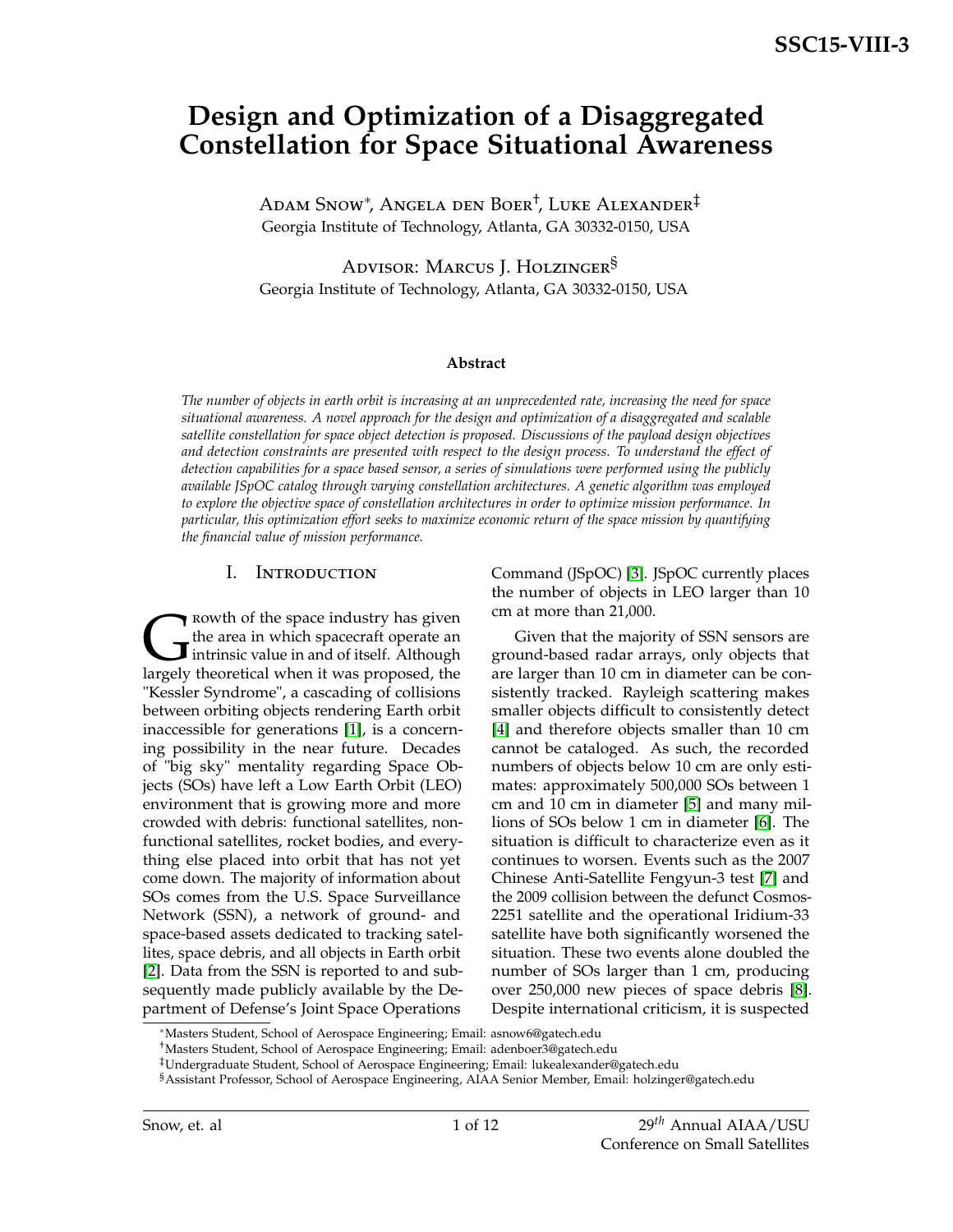that on-orbit ASAT tests such as those in 2013 and 2014 [\[9\]](#page-11-8) will continue. JSpOC catalogs reveal that only 7% of SOs are operational assets. This leaves 93% of the objects in orbit uncontrollable [\[11\]](#page-11-9). The severity of the issue becomes apparent when considering its impact on operational missions; orbital debris larger than 10 cm can cause catastrophic failure in most space missions, and debris between 1 and 10 cm can easily disable or damage core mission functionality [\[10\]](#page-11-10).

Such a dire situation has caused concerns over the long term health of the space environment. The United States has identified Space Situational Awareness (SSA) as one of the most important goals of space technology development over the coming years. The Presidential Space Policy calls for increased knowledge of our space environment [\[12\]](#page-11-11). Publication 3-14 from the Joint Chiefs of Staff calls for increased SSA as one of the most important areas of technology development for the coming decade [\[13,](#page-11-12) [14\]](#page-11-13). Indeed, some of the most recent Congressional budgets include requests from the US Air Force for up to \$6.5 billion for increased SSA as well [\[15\]](#page-11-14) in hopes that innovative solutions will protect the space environment for years to come. In terms of global resolution, the United Nations Committee on the Peaceful Uses of Outer Space has also urged international cooperation on SSA as an issue that affects all space-faring nations equally [\[16\]](#page-11-15).

While many attempts have been made to accurately characterize the current situation of debris in earth orbit, few attempts have been made to do so in a disaggregated manner. The SBSS mission is a planned constellation of satellites for on-orbit SSA, but has yet to be fully deployed. Likewise, Space Fence consists of two ground-based radar arrays, but is not planned to scale any further [\[17\]](#page-11-16). A design paradigm that has yet to be implemented to address the SSA problem is a constellation of small satellites. The design objectives of such a constellation are delineated to allow the requirements of the mission to drive the capabilities of the satellite. Various sensor sizing metrics are described to demonstrate that a small satellite constellation can be feasibly created. The standard detection constraints for all space based optical systems – line of sight, illumination,

and visual magnitude – are detailed in their relevance to the simulation and of system capabilities. Once the parameters of the system have been defined, a detailed simulation of mission performance will be performed. Finally, an genetic algorithm is employed to optimize the economic return of the proposed satellite constellation.

# II. Design Objectives and Sensor **Sizing**

SSA mission architectures dictate a need to detect as many objects as possible, detect the dimmest objects possible, and obtain detections with as much accuracy as possible, providing criteria by which the system's optical sensor can be sized. While many parameters affect the performance of an optical sensor, aperture diameter *D*, pixel size *p*, and f-number *N* can be used to more easily quantify the performance of a given optical system, assuming all other parameters relevant to sensor sizing are assigned constant values [\[21\]](#page-11-17). An analysis on these three sizing parameters can narrow prospective optics choices, but is not considered a means to obtain a final system design.

By leveraging the three parameters stated above, the instantaneous field of view or IFOV for a given optical system can be defined.

$$
IFOV = 2tan^{-1}\left(\frac{p}{2ND}\right) \tag{1}
$$

IFOV can be described as the field of view for a single pixel. This parameter is important in determining the overall field of view or FOV for an optical sensor, as well as affecting the accuracy of a system. The following equation shows how to calculate the vertical and horizontal components of FOV,  $FOV_v$  and  $FOV_h$ respectively, where  $n_p$  is the number of pixels in a given sensor in each direction.

$$
FOV_v = n_{p,v} IFOV \tag{2}
$$

$$
FOV_h = n_{p,h} IFOV \tag{3}
$$

Optical systems with larger FOVs are capable of detecting a higher volume of objects per frame; however, because a sensor with a larger IFOV captures photons from a larger area, the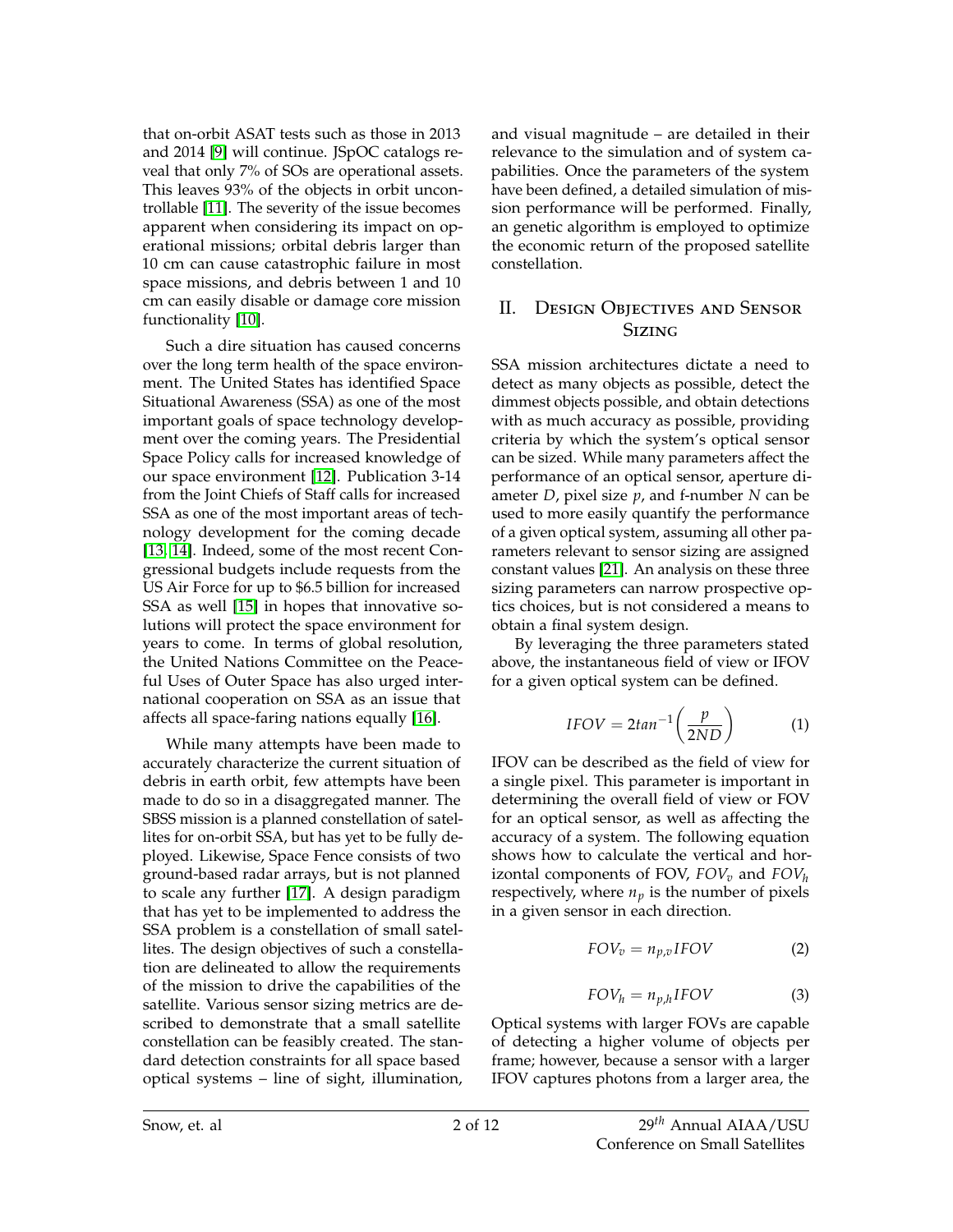precise location of any detected object will be less accurately defined. A tradeoff must be made between increased detection and accuracy of detection with regard to IFOV. This trade informs all three design parameters, *D*, *N*, and *p*. The impact of this tradeoff can be mitigated by choosing a sensor with a larger pixel count, but consideration must be given to other aspects of sensor design such as power draw and physical dimensions. Additionally, a higher FOV sensor will be capable of detecting objects with higher angular velocities, given shorter integration times [\[22\]](#page-11-18), which can simplify processing of frames.

To quantify the limiting magnitude, or dimmest magnitude observable by an optical system, a metric for magnitude needs to be defined. In Equations 4 through 6, *m<sup>v</sup>* is the limiting magnitude. The equation has been split into smaller equations here in the interest of space.

$$
h_1 = SNR_{alg}[\sqrt{m_i} \omega ND(q_{sky} + q_{dark})]^{1/2}
$$
 (4)

$$
h_2 = \Phi_0 \tau_{atm} \tau_{opt} \left(\frac{\pi D^2}{4}\right) Q E \sqrt{p} \tag{5}
$$

$$
m_v = -2.5log_{10}\left[\frac{h_1}{h_2}\right]
$$
 (6)

The above equation, developed by Coder and Holzinger [\[21\]](#page-11-17), incorporates a minimum detectable signal to noise ratio, or SNR, which is defined as the ratio of photons emitted by the target object to the photons emitted by all other noise sources.  $m_i$  is the number of pixel occupied by an SO,  $\omega$  is the relative velocity between the sensor and the SO, *qsky* is background radiance intensity per pixel, *qdark* is dark current per pixel,  $\Phi_0$  is the spectral excitance of a magnitude 0 object, *τatm* is atmospheric transmittance, *τopt* is optical transmittance, and *QE* is the quantum efficiency of a given sensor . Again, a higher limiting magnitude indicates that dimmer objects can be detected, so it is desirable to maximize this value. In terms of design parameters, this implies higher f-number, *N*, and lower aperture diameter, *D*.

Features can be extracted from an image using any number of open source codes for feature or blob detection. Feature centroids are extracted from an image based on an intensity threshold. This threshold can be dynamically calculated for each frame in order to more accurately detect as many features as possible while limiting false detections due to noise or other image imperfections such as Earthshine.

Once an optical system has been selected for a mission, high level algorithms for processing images extracted from the sensor. Differentiating between stars and SOs can be expressed as a comparison of relative velocities of detected features [\[23\]](#page-11-19). The assumption must be made that more than half of the features detected in a given image are stars. Stars will move in a similar fashion, while SOs will deviate from this average. Then, by calculating a rotation and translation of frames necessary to align the greatest number of features, stars can be identified and removed from the frames. Remaining features can then be classified as SOs. Due to intermittent detection of some objects on the edge of the sensor's limiting magnitude for a given expose time, there is the potential for some misclassified objects. If, however, objects are tracked from frame to frame, tracks of objects that have non-uniform detection history can be maintained from further frames.

Features that have been identified as stars can be matched to star catalog IDs by using a Lost in Space or LIS algorithm [\[20\]](#page-11-20). This method assumes no previous knowledge of pointing attitude and matches stars based on angular distances. Once stars have been associated with inertial bearings given in a star catalog, these values can be used to calculate inertial bearings of any SOs in the same frame. This process is repeated for each frame and a list of objects can be compiled for a set of images taken with the optical payload. The resulting data product can be a list of inertial bearings, or right ascensions and declinations, for each SO.

# III. Detection Constraints

Before carrying out an analysis of the detectability of objects, it is convenient to establish a constant coordinate system in which one can work. This analysis, as with others [\[24\]](#page-11-21), is carried out with the *I*, *J*, and *K* positions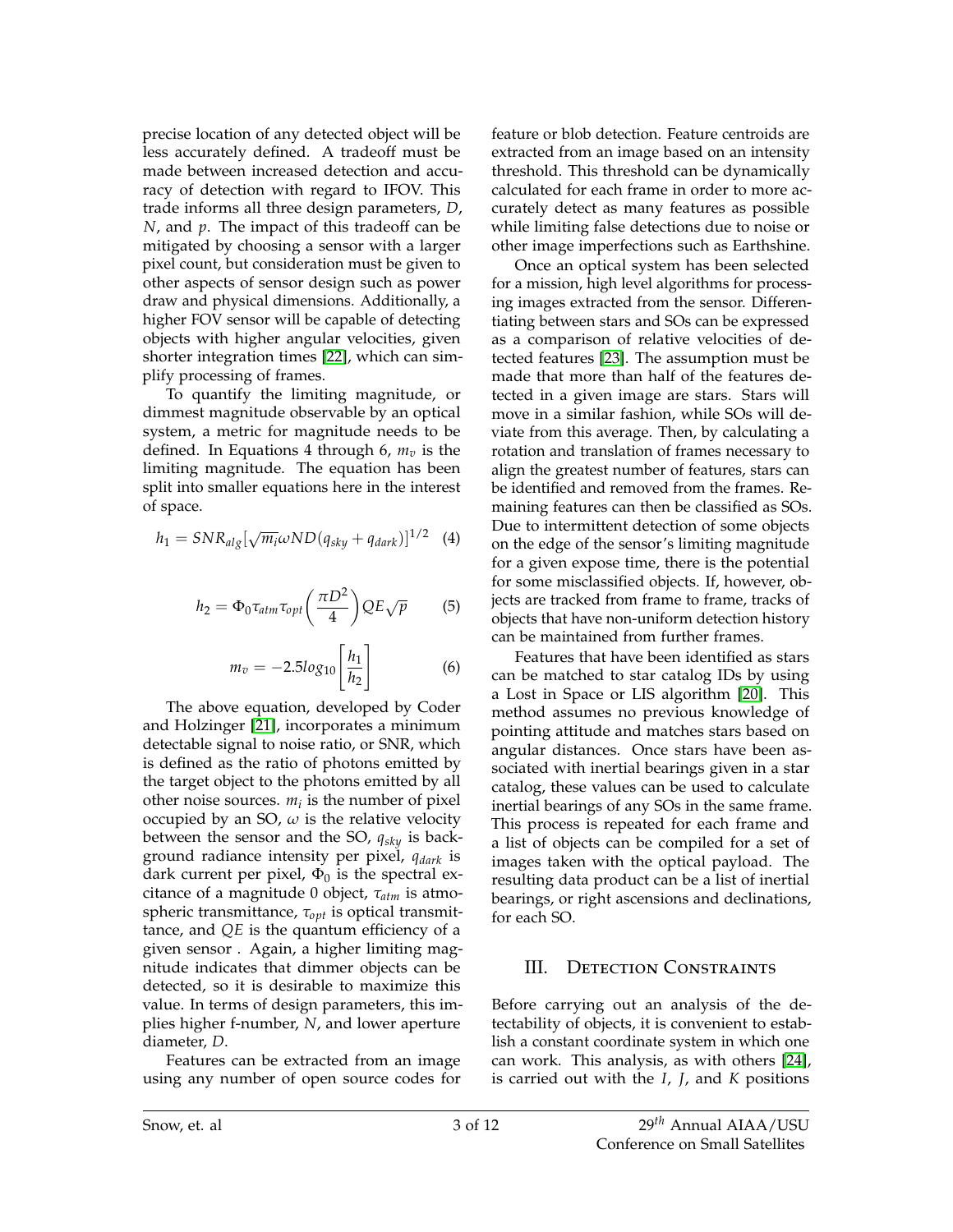and velocities of the objects and the observer being fixed in the Earth Centered Inertial (ECI) frame. The position of the observer is denoted as **o** and the position of the SO can be denoted as **r**. The distance between these two vectors is defined as the line of sight (LOS) from the observer to the objects, **v**. The center of the FOV of the optic is defined as  $\hat{p}$ . The sun vector is defined as the unit vector in the direction from the object to the sun,  $\hat{\mathbf{s}}$ . Calculation of reflectivity requires the angle between the LOS and the sun, and so  $\psi$ , the solar phase angle, is also defined. With the radius of the earth being **R***e* , the LOS would be tangent to the surface of the earth when **v** is equal to  $\mathbf{v}_{\parallel}$  at an angle  $\theta$ from the observer. All of this notation can be visualized in Figure [1.](#page-3-0)

<span id="page-3-0"></span>

**Figure 1:** *The relationship between an observer and an SO in orbit around Earth.*

#### III.1. Line Of Sight

At this point, LOS equations can be derived to define which objects are geometrically possible for an observer to see. The angle *θ* between  $\mathbf{v}_{\parallel}$  and  $\mathbf{v}$  is used to define angles at which the Earth will not be between an object and the observer. The Earth radius at the tangent point is denoted as *R<sup>e</sup>* such that inspection will yield that  $\|\mathbf{R}_e\|^2 + \|\mathbf{v}_\parallel\|^2 = \|\mathbf{o}\|^2$ . Continuing this analysis, the following equations can define LOS condition for a given SO:

<span id="page-3-2"></span>
$$
cos\theta = \frac{\sqrt{\|\mathbf{o}\|^2 - \|\mathbf{R}_e\|^2}}{\|\mathbf{o}\|} \tag{7}
$$

$$
\mathbf{o} \cdot \mathbf{v} \ge -cos(\theta) \|\mathbf{o}\| \|\mathbf{v}\| \tag{8}
$$

<span id="page-3-3"></span>The inequality shown in Equation [9](#page-3-1) can then be derived via the substitution of Equation [7](#page-3-2) into Equation [8.](#page-3-3) Equation [9](#page-3-1) will be true if the SO is in the LOS of the observer, and will be false if the SO is not in the LOS of the observer.

<span id="page-3-1"></span>
$$
\mathbf{o} \cdot \mathbf{\hat{v}} + \sqrt{\|\mathbf{o}\|^2 - \|\mathbf{R}_e\|^2} \ge 0 \tag{9}
$$

## III.2. Illumination

Objects that are located in the earth's shadow will not be illuminated by the sun and will therefore not be visible to the observer. For the sun vector **ˆs** defined in Figure [1,](#page-3-0) the following two conditions must be satisfied for an object to be eclipsed by the Earth:

$$
\mathbf{r} \cdot \hat{\mathbf{s}} > 0 \tag{10}
$$

$$
\|\mathbf{\hat{s}}\times\mathbf{r}\|\leq R_e\tag{11}
$$

## III.3. Signal to Noise Ratio

While the limiting and visual magnitude of an object are both useful for abstract determination of optical payload performance, they are not ideal metrics for defining detectability of an object. Instead, relations involving the visual magnitude of objects can be used to derive the signal to noise ratio (SNR) of an object. The SNR can be much more useful for simulation as it can be manipulated to serve as a function of distance between the observer and the object,  $\|\mathbf{v}\|$ , and parameters of the payload and environment.

In deriving an applicable form of this equation, one must first define *ψ* using the coordinate system outlined in Figure [1.](#page-3-0) The total reflectivity, *a*, of an object is defined as the sum of the specular and diffuse components of reflectivity as functions of *ψ*.

$$
\psi = \arccos\left(\frac{\mathbf{v} \cdot \mathbf{s}}{\|\mathbf{v}\| \cdot \|\mathbf{s}\|}\right) \tag{12}
$$

$$
a = a_{diff}(\psi) + a_{spec}(\psi)
$$
 (13)

Having defined the reflectivity, an equation for visual magnitude can be developed. The radius of the object *r* defines the area  $A = 2\pi r$ . The distance to the object,  $\rho = ||\mathbf{v}||$ , and the reflectivity of an object, *a*, respectively, are then parameters of an equation for the conservative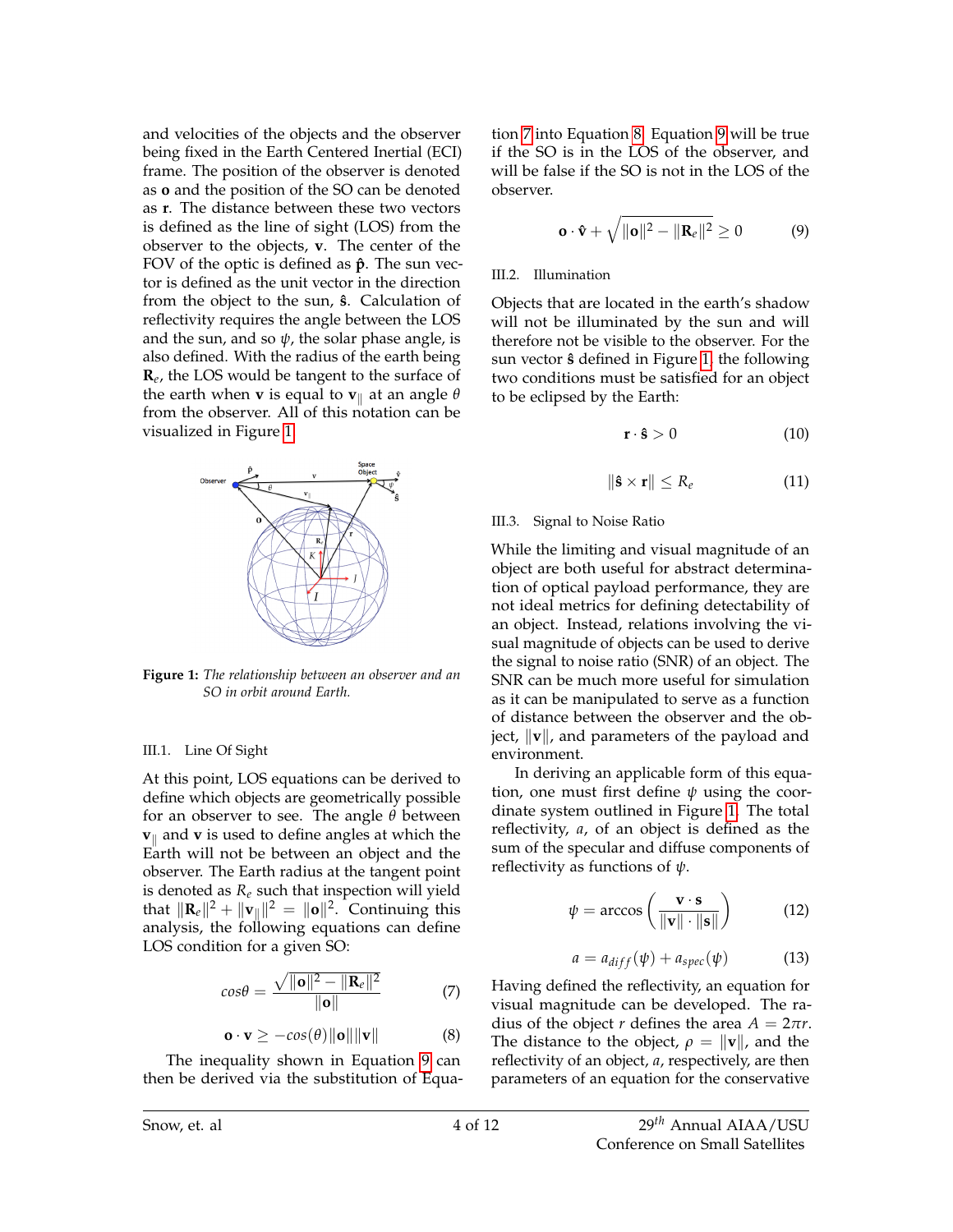<span id="page-4-0"></span>approximation for the visual magnitude of a spherical object in the vacuum of space [\[24\]](#page-11-21).

$$
m_{SO} = m_{sun} - 2.5log\left(\frac{A\alpha a}{\rho^2}\right) \tag{14}
$$

In Equation [14,](#page-4-0) the illuminated area of an SO is *A*, and the albedo of the SO is  $\alpha \in [0,1]$ . The following substitution will be made in further calculations.

$$
b = A\alpha a \tag{15}
$$

The mean value for the albedo of space debris has recently been estimated as 0.175 [\[25\]](#page-11-22). This value will be used for both *α* and *aspec* in simulation.  $a_{diff}$  can be calculated from the geometry of the two objects as defined in [\[21\]](#page-11-17). SNR is defined as the ratio between the average number of photons from an SO and the standard deviation of photon flux from all noise sources [\[21\]](#page-11-17). SNR is defined below in Equation [16](#page-4-1) with substitutions made for simplicity.

$$
SNR = \frac{q_{SO}t}{\sqrt{q_{SO}t + c}}
$$
 (16)

<span id="page-4-1"></span>
$$
c = m\left(1 + \frac{1}{z}\right)\left[ (q_{sky} + q_{dark})t + \frac{\sigma_r^2}{n^2} \right] \quad (17)
$$

The average number of photons from the SO can be approximated as the photon flux *qSO* multiplied by integration time *t* with the standard deviation of photon flux from all noise sources is the square root of the average number of photons from the SO plus *c*. *c* is defined as the sum of all other noise sources: *qp*,*sky* and *qp*,*dark* as defined earlier, *m* being number of pixels occupied by an SO, *z* being the number of pixels without an SO,  $\sigma_r^2$  being the read noise of the camera, and *n* being pixel binning factor. It is important to note that  $q_{SO}$  is the only term in the above SNR equation that varies with distance from observer to SO *ρ*. As such, the minimum photon flux necessary to detect an object *qmin* can be written as a quadratic in terms of the minimum SNR *SNRmin* and integration time *t*.

$$
q_{SO}^2 \left(\frac{t_{int}}{SNR_{min}}\right)^2 - q_{SO}t_{int} - c = 0 \qquad (18)
$$

$$
q_{min} = \frac{SNR_{min}^2}{2t_{int}^2} \left( t_{int} + \sqrt{t_{int}^2 + 4 \frac{t_{int}^2}{SNR_{min}^2} c} \right)
$$
(19)

Only the positive, real root of *qSO* is considered as a negative or imaginary root would only be valid for a photon source, rather than a photon detector. Another form of *qSO* can also be determined from the total spectral excitance of the SO Φ*SO*, the transmittance of the atmosphere and the optic  $\tau_{atm}$ ,  $\tau_{opt} \in [0,1]$ , the quantum efficiency of the camera *QE*, and the diameter of the lens *D* [\[21\]](#page-11-17).

$$
q_{SO} = \Phi_{SO} \tau_{atm} \tau_{opt} \left( \frac{\pi D^2}{4} \right) Q E \qquad (20)
$$

Given the definition for  $\Phi_{SO}$  for a constant  $\Phi_0$ for a magnitude zero object [\[21\]](#page-11-17),

$$
\Phi_{SO} = \Phi_0 \times 10^{-.4m_{SO}} \tag{21}
$$

This equation can be simplified, as space based optical sensors need not take the transmittance of the atmosphere into account, i.e. *τatm* = 1.

$$
q_{SO} = \Phi_{SO} \tau_{opt} \left( \frac{\pi D^2}{4} \right) Q E \qquad (22)
$$

Defining *qopt* as

$$
q_{opt} = \tau_{opt} \left(\frac{\pi D^2}{4}\right) Q E \Phi_0 \tag{23}
$$

$$
q_{SO} = q_{opt} \times 10^{-.4m_{SO}} \tag{24}
$$

<span id="page-4-2"></span>Substituting *qmin* as *qSO*

$$
m_{SO} = -2.5log_{10}\left(\frac{q_{min}}{q_{opt}}\right) \tag{25}
$$

Substituting Equation [25](#page-4-2) into Equation [14](#page-4-0) and making the appropriate substitutions yields:

$$
2.5\log_{10}\left(\frac{q_{min}}{q_{opt}}\right) + m_{sun} = 2.5\log_{10}\left(\frac{b}{\rho^2}\right)
$$
 (26)

Defining *mreq* as

$$
m_{req} = 2.5log_{10}\left(\frac{q_{min}}{q_{opt}}\right) + m_{sun} \qquad (27)
$$

Snow, et. al 5 of 12 5 of 12 29<sup>th</sup> Annual AIAA/USU Conference on Small Satellites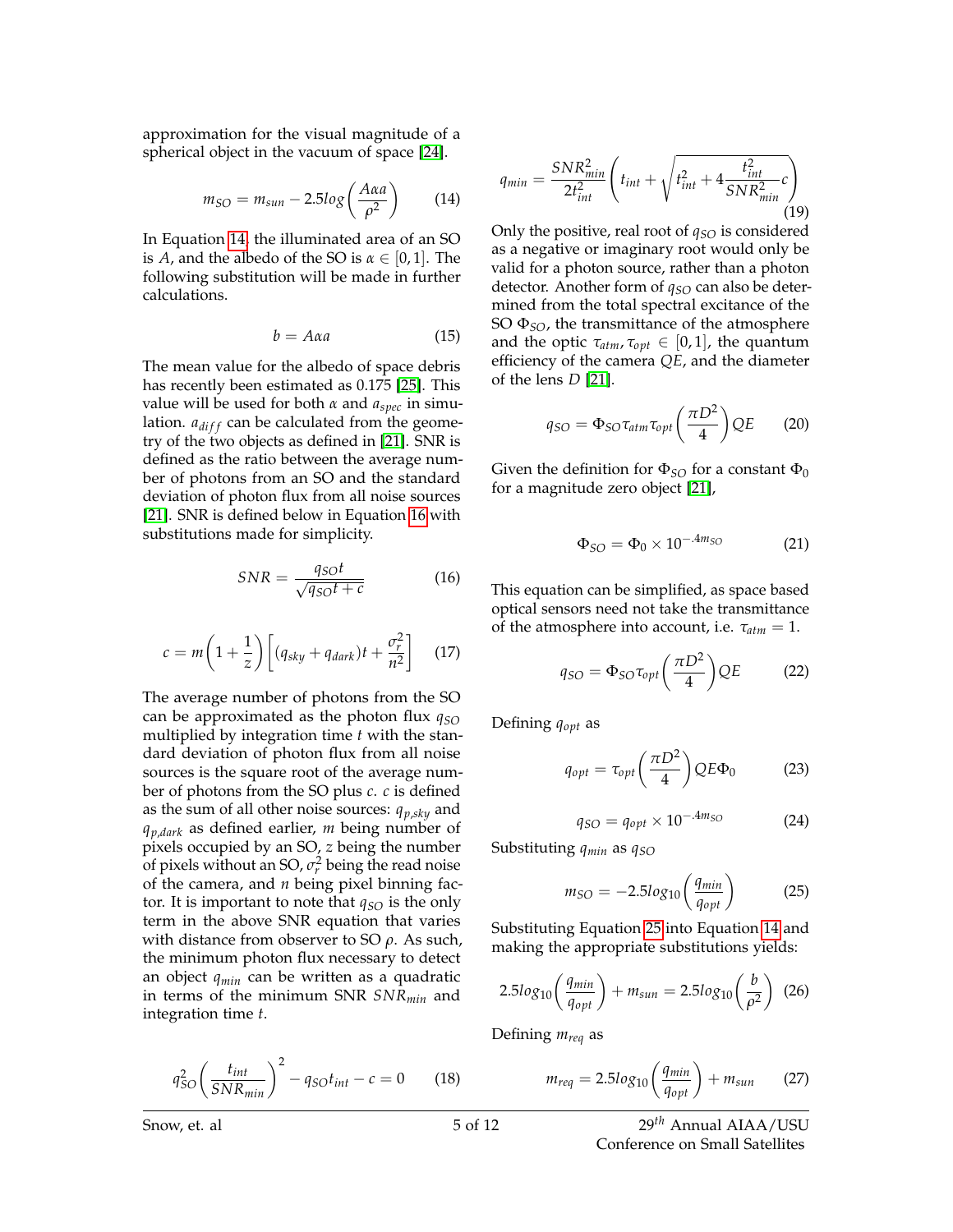<span id="page-5-1"></span>A final form of maximum range *ρmax* as a function of *SNRmin* and *t* can now be obtained:

$$
\rho \leq \rho_{max} = \sqrt{\frac{b}{10^{.4m_{req}}}}
$$
 (28)

The three constraints on object detection: line of sight, illumination, and signal to noise ratio are now defined. The reader will note that these three constraints vary solely on the geometry of the coordinate system in Figure [1](#page-3-0) and the performance of the optical payload. As such, assumptions may be made about the optical payload to simulate the performace of an observation platform through a variety of orbital parameters.

Using the following values for nominal small satellite payload parameters , a plot of *ρ* vs. SNR can be obtained.

<span id="page-5-0"></span>**Table 1:** *Nominal small satellite optical payload parameters for calculation of ρ vs SNRmin*

| Value                  | Units                |
|------------------------|----------------------|
|                        | radians              |
|                        | seconds              |
| $5.636 \times 10^{10}$ | photons/ $s/m^2$     |
| .075                   | meters               |
| .8                     | N/A                  |
| N*D                    | meters               |
| 6                      | N/A                  |
| 1024*1280*.1           | pixels               |
| 5                      | pixels               |
| .5                     | photons/s/pixel      |
| .5                     | photons/s/pixel      |
| .9                     | N/A                  |
| 9                      | photons/s/pixel      |
|                        | N/A                  |
| 4                      | N/A                  |
|                        | $\frac{\pi}{3}$<br>1 |





#### IV. CONSTELLATION DESIGN

The performance of many space missions is enhanced through the utilization of a constellation architecture. For space situational awareness missions, constellations are particularly valuable for maximizing the quantity of detections from a space based platform. By deploying multiple sensors that are distributed throughout the orbit environment, a constellation based SSA mission can significantly increase detection performance. The recent developments in small satellite systems have given rise to several other benefits in constellation design as well [\[31\]](#page-11-23). First, a constellation architecture is by definition a fractionated and disaggregated system that is resilient to fault. By utilizing a series of identical satellites, a constellation is more resilient to individual satellite failure. Second, constellations are highly scalable in that they can be incrementally deployed. This provides financial and operational flexibility for mission planners, not requiring the entire system to be deployed in a single launch. Finally, this incremental deployment results in a much higher technology refreshment rate than larger satellite missions. With a shorter life time and scalable architecture, sequential satellite deployments can take advantage of incremental technology improvements, leading to more adaptive system architectures. These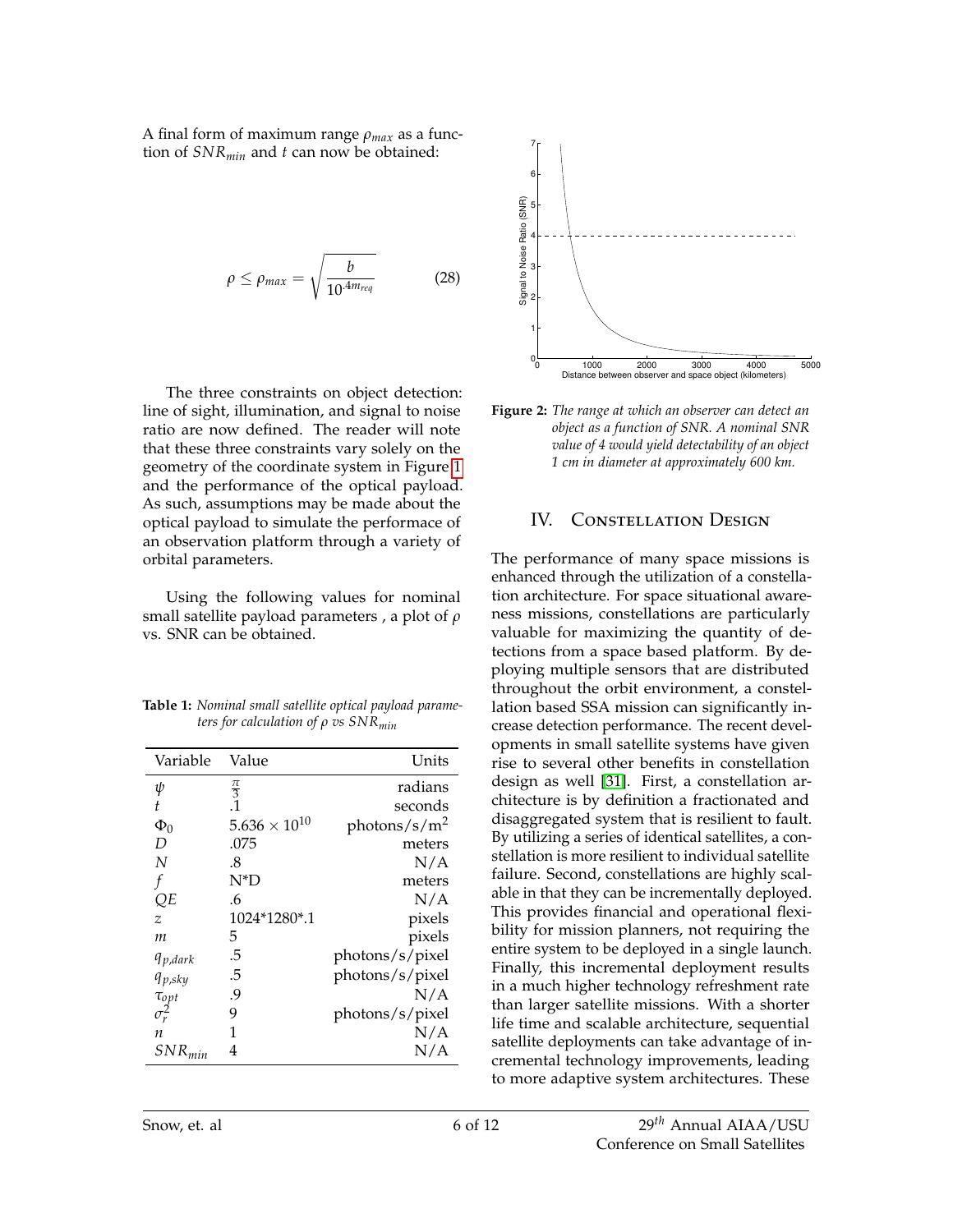benefits make the utilization of a constellation architecture highly attractive in the design of a space situational awareness campaign.

#### IV.1. Performance Simulation

A thorough discussion of the parameters describing payload design and detection capability has been presented. To quantify the effects of these parameters on a space mission, a detailed space situational awareness mission simulator has been developed. This simulator leverages much of the work done at Georgia Tech in the realm of space situational awareness and propagation modeling [\[24\]](#page-11-21).

The simulation begins by generating a fixed set of surveillance spacecraft that are placed in a low earth orbit. These simulated satellites employ the same payload parameters presented in Table [1](#page-5-0) and are representative of the capabilities typical of small satellites. These spacecraft are propagated over a given sample period and are aligned with their sensors directed along the prograde vector. Fixed step two-body propagation is deemed sufficiently accurate for short simulations and the application at hand.

Next, the 15,106 known SOs contained in the 20[1](#page-6-0)5 Space Object Catalog  $(SOC)^1$  are propagated in a similar manner to the surveillance satellites. The relative motion of SOs within the surveillance spacecraft field of view can be determined by considering the propagated orbit information along with attitude information. Finally, this relative motion can be used to simulate the detection capability of each spacecraft using the photometric Equations 16 through [28.](#page-5-1) All objects are assumed to have 10 cm diameter, and only the diffuse component of reflectivity is considered. These values were assumed for conservatism. Orbit propagation and detection calculations are performed for a period of 24 hours and are used to determine the number of unique object detections in that time period. By simulating the motion of known SOs from the SOC along with proven photometric relationships, the performance simulation model yields high fidelity estimations of a constellation's performance. An example of the detection capabilities of a

single surveillance spacecraft over the course of a nominal day is shown in Figure [3.](#page-6-1)

<span id="page-6-1"></span>

**Figure 3:** *Unique detections. Single Spacecraft, 500 km, 60 deg*

The simulated spacecraft undergoes 15 orbital periods in the given 24 hours sample time. Outside of the initial peak in unique detections, the number of new objects detected by the spacecraft is relatively constant through each orbital period. The relative motion of thousands of bodies is a highly nonlinear function whose performance varies over any given 24 hour period. However, a 24 hour sample period is deemed sufficient for this analysis in that the decrease in unique detections is relatively minimal over 15 orbital periods. An actual space surveillance satellite should expect to observe more objects than described here, as objects outside of the object catalog are not included.

## IV.2. Objective Space

This detailed performance simulation can be utilized in an optimization algorithm to maximize the performance of a constellation of space sensors. By nature, mission design is a multidisciplinary effort, making the establishment of an objective function difficult. In many previous constellation optimization efforts, a series of multiple objective functions were establish a set of pareto-optimal solutions [\[26\]](#page-11-24). These algorithms develop a pareto hrontier of design points that represent tradeoffs between performance objectives. For example, many of the design tradeoffs performed in constellation

<span id="page-6-0"></span> $1$ www.space-track.org; accessed on  $3/30/2015$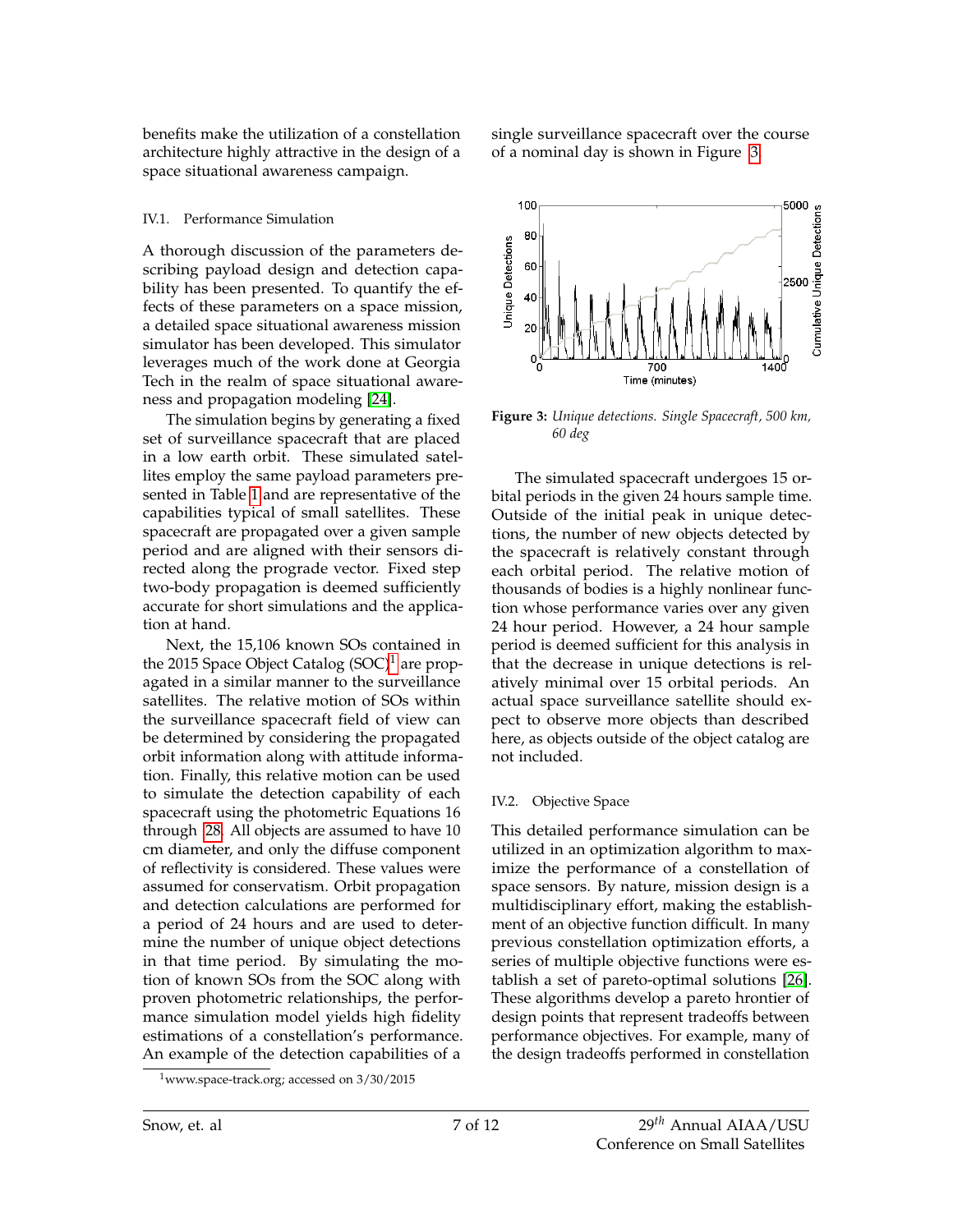optimization dealt with maximizing earth coverage while minimizing mission cost [\[26,](#page-11-24) [27\]](#page-11-25). These two objectives can intuitively be seen to be inversely proportional, making the definition of an optimal solution unclear. Other optimization efforts have sought to remove the pareto frontier and establish a single optimum point by requiring a minimum performance level and seeking to only minimize cost [\[28\]](#page-11-26). This optimization effort takes advantage of recent developments in the economics of satellite design to generate a single objective function in terms of economic return. The optimization algorithm employed here can be described as:

maximize 
$$
f(X) = Net Present Value
$$
  
\nsubject to:  
\n
$$
\begin{bmatrix}\n1 \\
6578 \text{ km} \\
0^{\circ}\n\end{bmatrix} \le \begin{bmatrix}\nN \\
a \\
i\n\end{bmatrix} \le \begin{bmatrix}\n36 \\
7678 \text{ km} \\
100^{\circ}\n\end{bmatrix}
$$
\n(29)

Net Present Value (NPV) is a quantitative measure of economic return and is defined as the summation of all discounted present and future cash flows. NPV can be written as:

$$
NPV = \sum (Revenue - Costs)
$$
 (30)

NPV provides a practical method for evaluating financial decisions by considering the time value of money. The design variable *N* is the number of satellites deployed in the constellation, *a* is the semi-major axis of all satellites in the constellation, and *i* is the inclination. There are several ways to configure the satellite constellation, yet the Walker Delta pattern [\[29\]](#page-11-27) has been commonly used for initial constellation design, as it evenly distributes the satellites throughout the orbit environment. A Walker Delta constellation is characterized by *N* satellites distributed across *P* planes with *S* satellites per plane. All satellites share the same semi-major axis, eccentricity, and inclination but are phased in terms of argument of periapis and right ascension of ascending node. The ascending nodes of the *P* orbital planes are distributed evenly at intervals of  $\frac{360}{P}$ . Similarly the *S* satellites in each orbital plane are distributed evenly at intervals of  $\frac{360}{5}$ .

Finally, the phase difference angle ∆*φ* represents the difference in argument of periapis between adjacent planes. This phase difference angle must be an integer multiple of  $\frac{360}{N}$ . The Walker Delta configuration ensures that all satellites are evenly distributed throughout the orbit environment. This analysis only considers constellations of up to 36 satellites with an orbital altitude between 500 and 1300 km and inclinations ranging from equatorial to sun synchronous configurations.

The objective function utilized relies on careful calculation of economic value generated by a particular constellation as well as its lifecycle cost. The evaluation of constellation performance in terms of economic return is a valuable tool for mission planners, yet requires a detailed understanding of the true value of the space mission for its end data consumers. The prevailing market price that consumers are willing to pay for space services can be explored for various space missions, but in terms of space surveillance, Orbital Outlook, a DARPA initiative, has provided helpful metrics for quantifying the financial value of space surveillance. This initiative provides a mechanism for importing additional data from sources outside the SSN. Orbital Outlook has specified that the value of relevant SSA data is on the order of \$.01/byte [\[30\]](#page-11-28). This enables the calculation of revenue as follows:

$$
Revenue = \frac{n_{obs} \cdot \frac{bytes}{observation} \cdot \frac{\$}{byte}}{(1+R)^T}
$$
 (31)

Where *R* is the required rate of return, *nobs* is the number of observations, and *T* is the discount period. A three year mission lifetime is assumed with two years of development and a single year of operation. Orbital Outlook has identified specific areas of relevant data [\[32\]](#page-11-29) to which space based sensors can contribute. These data products include the angular observations of *r<sup>A</sup>* and *dec* relative to the spacecraft, the pixel size/location of the detected object in the field of view as well as uncertainty measurements. The total data generation capacity of a small space based sensor can be quantified at 1000 byptes per unique observation. This data product could be increased from uncorrelated track information to correlated track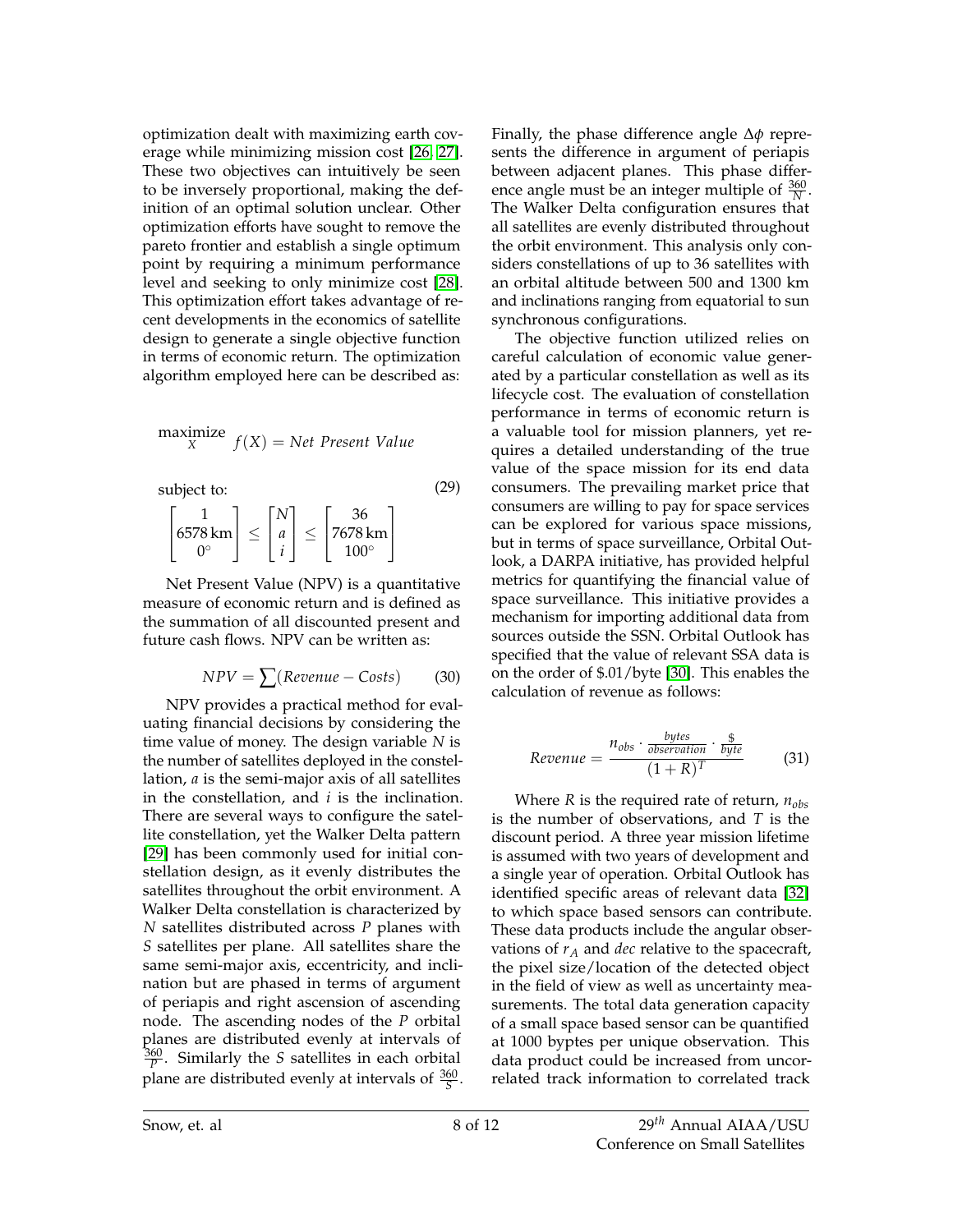information through post processing on the ground, but this added value is not considered in this analysis. After considering the revenue generated by a constellation of satellites, the lifecycle cost of deploying these satellites can be defined as follows:

$$
Cost = C_{Dev} + C_{Prod} + C_{Launch} + C_{Ops} \quad (32)
$$

Where *CDev* is the development cost, *CProd* is the production cost, *CLaunch* is the launch cost, and *COps* is the operational cost. Development is considered as a fixed cost effort at \$2,000,000 for the design, development, and testing of the satellite system. This cost is discounted at a rate *R* of 6% and is incurred over a two year development period. The production of a constellation of satellites is given by:

$$
C_{Prod} = \frac{TFU \cdot N^{1 + \frac{log(B)}{log(2)}}}{(1 + R)^{T}}
$$
(33)

This incorporates a Wright Model learning curve [\[31\]](#page-11-23) where the incremental unit cost is reduced with increased production based on a learning curve fraction,  $\beta$ . In this analysis, a protoflight development cycle is assumed with production costs incurred after one year of development.

Launch costs are assumed at \$545,000 per unit based on secondary payload manifesting prices. These costs are incurred after the two year development period and are discounted at the same rate, *R*. Finally, operations are given as:

$$
C_{Ops} = \frac{0.08 \cdot C_{Prod} + Rent \cdot t_{Ops} + 2 \cdot M}{(1 + R)^{T}}
$$
 (34)

Where operational time is given as *tOps* and is modeled to scale with increasing number of satellites in addition to an overhead rate for ground station equipment. *M* describes the encumbered salary rate for ground station operators. It can be assumed that two ground operators are sufficient to handle the relatively small constellations considered here. The operational time for the mission is limited to one year and is discounted at rate *R*. The specific values for each of the parameters are given in Table [2](#page-8-0) below.

<span id="page-8-0"></span>**Table 2:** *Spacecraft Mass Distributions*

| Parameter             | Value          |
|-----------------------|----------------|
| $C_{Dep}$             | \$2,000,000    |
| $C_{TFU}$             | \$200,000      |
| Learning              | 0.90           |
| $C_{Launch}$          | \$545,000/unit |
| $C_{Dev}$             | \$3,000/month  |
| M                     | \$150,000      |
| Rate                  | 6%             |
| <b>Total Lifetime</b> | 3 years        |

# V. Optimization Methodology

Performance simulation based on discrete calculations leads to an objective space that is highly discontinuous and nonlinear. Several optimization algorithms are suited for this optimization problem such as the simulated annealing and iterative mixed-integer methods, but a genetic algorithm was selected for this design problem. Many constellation optimization problems have been addressed using genetic algorithms [\[26\]](#page-11-24) due to its stochastic nature and ability to freely explore the objective space. Genetic algorithms are meta-heuristic algorithms inspired by the reproductive and evolutionary processes found in nature. The specific genetic algorithm metrics employed in this optimization effort are shown in Table [3.](#page-8-1) A full description of these parameters can be studied further in other texts [\[26\]](#page-11-24).

<span id="page-8-1"></span>**Table 3:** *Summary of genetic algorithm parameters.*

| Function               | Value                   |
|------------------------|-------------------------|
| <b>Population Size</b> | 20                      |
| Generations            | 15                      |
| Elitism Count          | 2                       |
| Selection Method       | Roulette                |
| Crossover Fraction     | 75%                     |
| Mutation Fraction      | $1\%$                   |
| Constraint Evaluation  | <b>Exterior Penalty</b> |

## V.1. Optimization Results

Using the optimization algorithm described here, an optimal design has been found for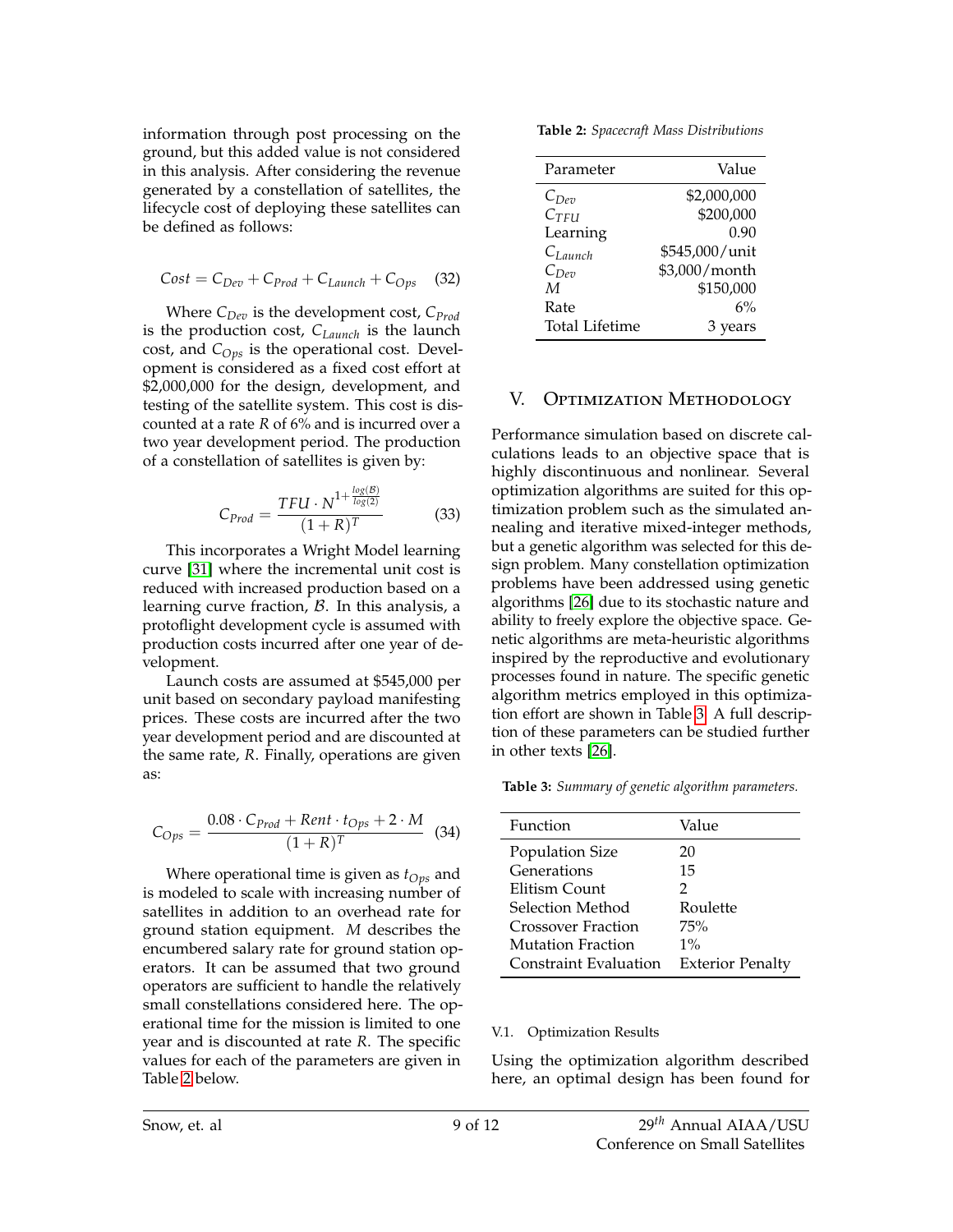a constellation consisting with  $[N, a, i]$  = [4,6700km,77°] with an overall economic return of \$12.4 million by using a genetic algorithm whose performance can be measured in Figures [4](#page-9-0) and [5.](#page-9-1) This NPV represents a return on investment of 261%.

<span id="page-9-0"></span>

**Figure 4:** *Distance between design points through generations*

<span id="page-9-1"></span>

**Figure 5:** *Range of population objective function through generations*

Figure [4](#page-9-0) describes the convergence of design points to a near homogeneous population at the optimal solution through consecutive generations. Figure [5](#page-9-1) displays the range of the population's fitness in the objective space. As the population converges, the range of objective function values decreases. However, the stochastic nature of genetic algorithms ensure that the population continues to explore the sample space.

To understand the impact of each of the design variables *N*, *a*, and *i*, a univariate sampling of the objective space is displayed in Figures [6,](#page-9-2) [7,](#page-9-3) and [8.](#page-10-0) The effects on both economic return (NPV) as well as number of unique detections per day are analyzed. In particular, unique detections are provided as percentage of the SOC.

<span id="page-9-2"></span>

**Figure 6:** *Semi-Major Axis of Orbit vs Economic Return and Unique Detections*

With changing semi-major axis, it can be seen that lower altitudes are more favorable in general. The lower altitude orbits have a faster orbital period, which can in general generate more observations in a given mission time line. Given that most objects in the SO catalog are below 1200 km in altitude, any altitude below this can be expected to give a high number of observations.

<span id="page-9-3"></span>

**Figure 7:** *Inclination of orbit vs Economic Return and Unique Detections*

By changing inclination alone, it can be seen that in general optimal orbit locations are at higher inclinations. Higher inclination orbits are typically regions that are well lit and contain largest special density of objects as many orbital planes intersect. It should be noted that for the case of a single satellite at 500 km altitude, little advantage is gained from increasing an inclination of 60 degrees to 90 degrees.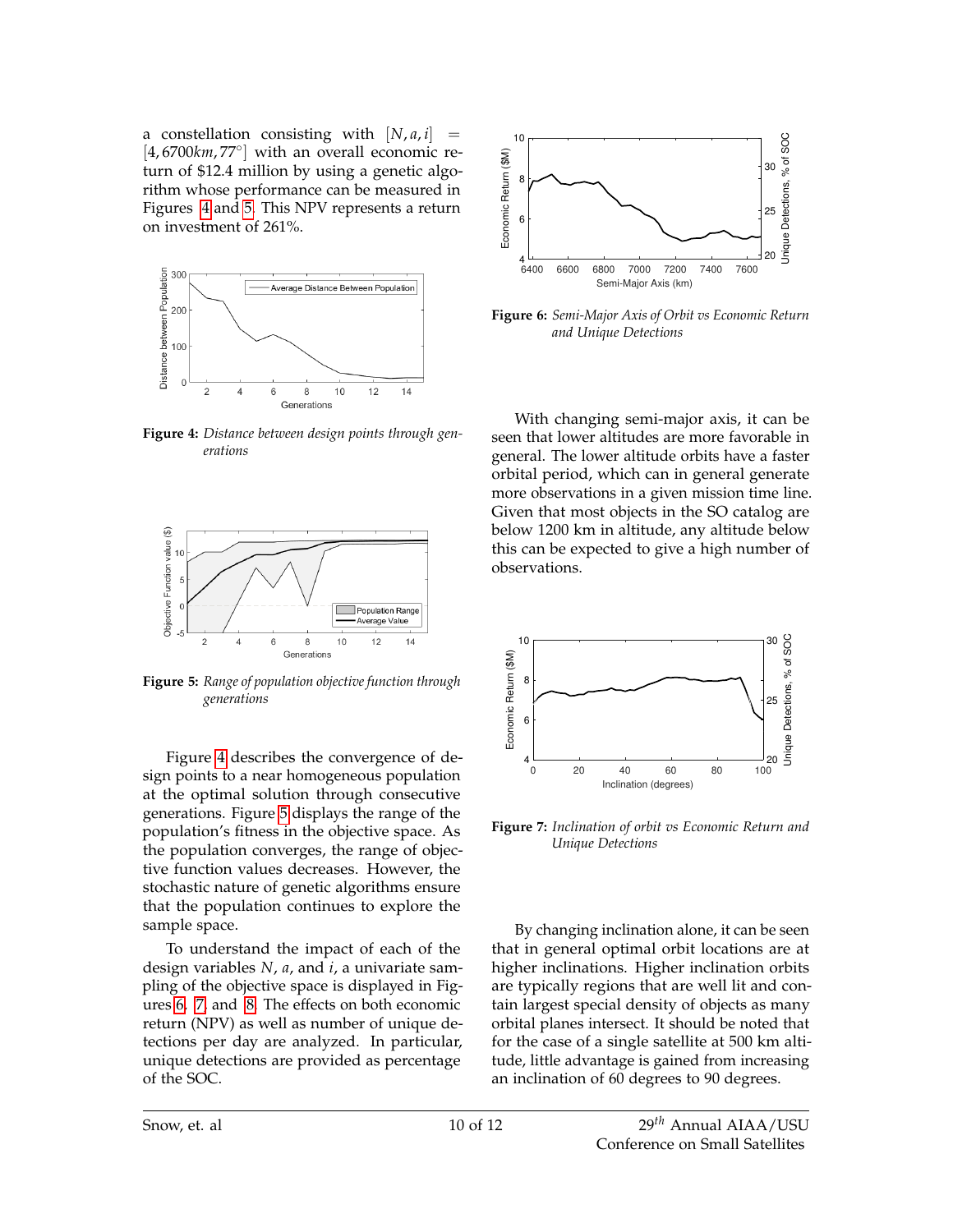<span id="page-10-0"></span>

**Figure 8:** *Number of Satelites vs Economic Return and Unique Detections*

Finally, a uni-variate sweep of constellation size can be analyzed. By nature, increasing the number of sensors will increase the quantity of relevant data being produced by the constellation. However, there exists a point of diminishing returns, where additional satellites increase the number of unique detections at a decreasing rate. Though it can be seen that total observations are continually increasing with the number of satellites, the marginal return of these observations is less than the marginal cost of deploying additional satellites.

It should be noted that for all design points a large percentage of the current SOC is observed every day. Space Fence consistently monitors 90% of the SOC [\[17\]](#page-11-16). The proposed constellation stands to significantly augment current SSA efforts.

#### V.2. Uncertainty

Economic return calculations are heavily dependent on performance estimations as well as reliable values for financial parameters. It is prudent to quantify the uncertainty surrounding these parameters. Mission performance in terms of SO detection has been thoroughly classified through numerical modeling. Though variations in payload parameters have an effect on system performance, the values selected here are conservative. Moreover, the number of objects propagated in the simulation are far less than the actual number of space objects. The SOC simulated here does not include objects smaller than 10 cm in diameter and does not include the further increase of objects through the course of the simulation. As this optimization effort seeks to quantify the economic returns generated by mission performance, the financial parameters provided in these calculations are just as important in the objective function value as detection performance. As the coefficient of economic value per relevant byte of data is a driving factor for the overall objective function, a sensitivity analysis of varying payment rates was considered. At several values of \$/byte payment rate a complete optimization algorithm was performed. The results shown in Figure 9 capture the sensitivity of the optimization effort with respect to the changes in the price of data generated by the constellation.



**Figure 9:** *Sensitivity of Economic Return and Constellation size to Payment Rate*

It is evident that the level of economic return is highly dependent on payment rate. However, the designs shown here generate a positive economic return at a payment rate 80% less than the expected value. The significant performance-to-cost capability of small satellite constellations enables sufficient contingency against changes in payment rate. For each optimal point generated generated across varying payment rates, semi-major axis and inclination remained constant at 6700 km and 70° respectively. However, as the payment rate increases, the optimal number of satellites increases as well. The higher payment rate raises the point of diminishing returns displayed in Figure [8.](#page-10-0)

# VI. CONCLUSION

The design process proposed here includes the design of a spacecraft payload, an analysis of the detection constraints, and an optimization effort to maximize constellation performance. The prospect of deploying a constellation of small satellites for space situational awareness